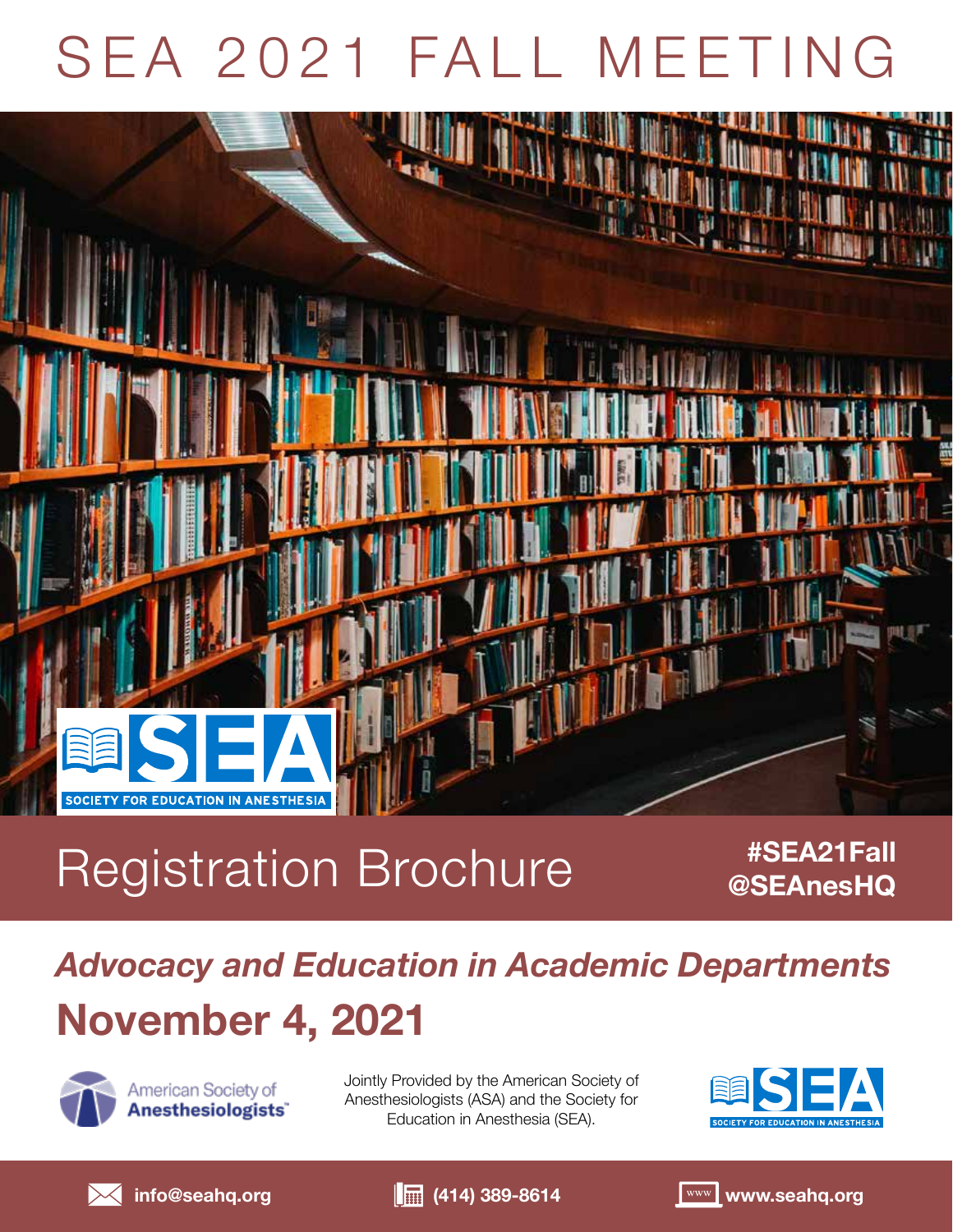### **Target Audience**

This meeting is intended for medical students, residents, and faculty physician educators in anesthesiology and related disciplines who are interested in how technology, economics and legislation impact medical and anesthesia education, as well as how to improve teaching skills and faculty development.

### **About This Meeting**

The purpose of this annual meeting is to educate and share information that will enable anesthesia educators to provide the highest level of education and improve patient outcomes. Opportunities for questions and answers will be provided at the conclusion of each presentation.

Learners will acquire skills to become more effective educators of medical students and resident physicians and to produce graduates who meet the differing expectations of the various education stakeholders.

### **Registration**

Registration for the 2021 Fall Annual Meeting all sessions, workshops and the program syllabus. Note that all fees are quoted in U.S. currency. Member registrants must have 2020 dues paid in order to register for the meeting at no cost. Registration for the meeting can be made either by using the registration form in this brochure or through the SEA's website at www.SEAhq.org.

Non-members will receive a coupon code worth the value of your registration fee to apply towards SEA membership dues should you decide to join in 2022. You will receive an e-mail with your coupon code after registering.

### **ACCME Accreditation and Designation Statements**

This activity has been planned and implemented in accordance with the accreditation requirements and policies of the Accreditation Council for Continuing Medical Education (ACCME) through the joint providership of American Society of Anesthesiologists and the Society for Education in Anesthesia. The American Society of Anesthesiologists is accredited by the ACCME to provide continuing medical education for physicians.

The American Society of Anesthesiologists designates this live activity for a maximum of 5.5 *AMA PRA Category 1 Credits*™. Physicians should only claim credit commensurate with the extent of their participation in the activity.

### **Commercial Support Acknowledgement**

The CME activity is not supported by any educational grants.

### **Disclaimer**

The information provided at this activity is for continuing medical education purposes only and is not meant to substitute for the independent medical judgment of a healthcare provider relative to diagnostic and treatment options of a specific patient's medical condition.

### **Disclosure Policy**

The American Society of Anesthesiologists remains strongly committed to providing the best available evidence-based clinical information to participants of this educational activity and requires an open disclosure of any potential conflict of interest identified by our faculty members. It is not the intent of the American Society of Anesthesiologists to eliminate all situations of potential conflict of interest, but rather to enable those who are working with the American Society of Anesthesiologists to recognize situations that may be subject to question by others. All disclosed conflicts of interest are reviewed by the educational activity course director/chair to ensure that such situations are properly evaluated and, if necessary, resolved. The American Society of Anesthesiologists educational standards pertaining to conflict of interest are intended to maintain the professional autonomy of the clinical experts inherent in promoting a balanced presentation of science. Through our review process, all American Society of Anesthesiologists activities are ensured of independent, objective, scientifically balanced presentations of information. Disclosure of any or no relationships will be made available for all educational activities.

### **Special Needs**

The Society for Education in Anesthesia fully complies with the legal requirements of the Americans with Disabilities Act and the rules and regulations thereof. If any attendee in this educational activity is in need of accommodations, please contact the SEA Office at (414) 389-8614.

### **Cancellation Policy**

Cancellations received through October 21, 2021 will receive a full refund. Cancellations received from October 21, 2021 through November 3, 2021 will receive a refund less a \$200 administration fee. refunds will not be given after November 3, 2021. Cancellation of a meeting registration must be submitted in writing. Refunds will be determined by date written cancellation is received at the SEA office in Milwaukee, WI

### **Overall Learning Objectives**

At the conclusion of this activity, participants should be able to:

- Identify various venues to publish educational scholarship.
- Identify the role of non-physician educators in educational scholarship.
- Recognize qualities of a strong educational research manuscript.

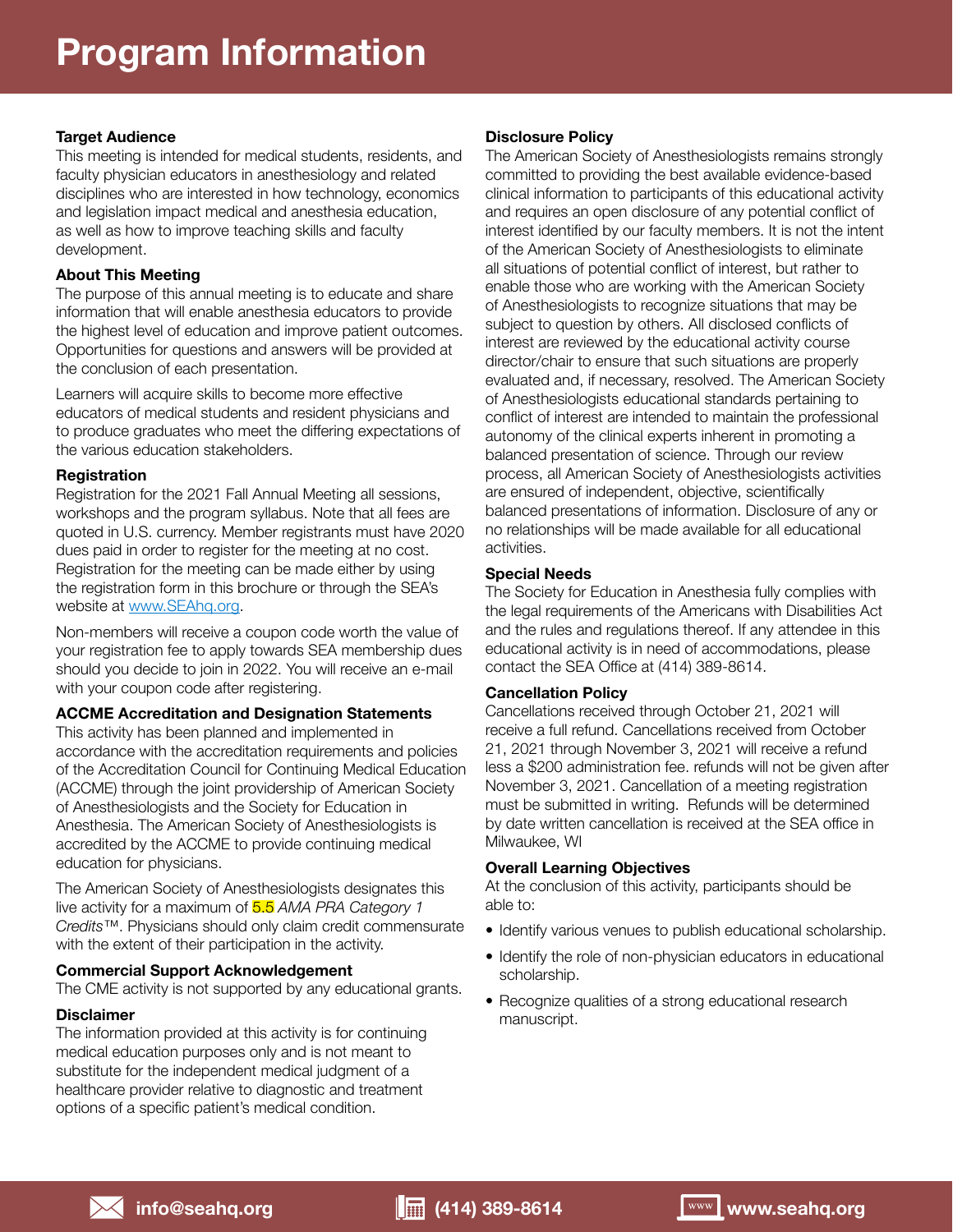### **Thursday, November 4, 2021**

| <b>Time</b>           | <b>Event</b>                                                                                                                                                                                                                                                 |  |  |
|-----------------------|--------------------------------------------------------------------------------------------------------------------------------------------------------------------------------------------------------------------------------------------------------------|--|--|
| 10:00am - 10:05am     | <b>Welcome and Announcements</b><br>Rena Beckerly, MD, MBA                                                                                                                                                                                                   |  |  |
| $10:05$ am - 11:00am  | <b>McLeskey Lecture: Politics of Education</b><br>Alan Schwartz, PhD                                                                                                                                                                                         |  |  |
|                       | Q&A                                                                                                                                                                                                                                                          |  |  |
| 11:00am $- 12:00$ pm  | <b>Snap Talks</b>                                                                                                                                                                                                                                            |  |  |
| $11:00$ am - 11:15am  | How to Keep a Pulse on Your Program<br>DJ Himstead, PhD                                                                                                                                                                                                      |  |  |
| 11:15am - 11:30am     | <b>C-suite Perspective on Resident Education</b><br>Terry Vanden Hoek, MD                                                                                                                                                                                    |  |  |
| $11:30$ am - 11:45am  | <b>GME CAPS and Program Expansion Funding</b><br>Gia MacNicoloff, CHPRM, CPMSM                                                                                                                                                                               |  |  |
| $11:45am - 12:00pm$   | Q&A                                                                                                                                                                                                                                                          |  |  |
| 12:00pm - 12:30pm     | <b>Break</b>                                                                                                                                                                                                                                                 |  |  |
| $12:30$ pm $-1:00$ pm | <b>Business Meeting</b><br>Stephanie B. Jones, MD                                                                                                                                                                                                            |  |  |
| $1:00$ pm $-1:30$ pm  | <b>Duke Award Presentation &amp; Lecture</b><br>Randall M. Schell, MD. MACM                                                                                                                                                                                  |  |  |
| $1:30$ pm $- 2:00$ pm | <b>Resident Unions</b><br>Jack Buckley, MD                                                                                                                                                                                                                   |  |  |
| $2:00$ pm $- 2:15$ pm | Q&A                                                                                                                                                                                                                                                          |  |  |
| $2:15$ pm $- 2:45$ pm | <b>Break</b>                                                                                                                                                                                                                                                 |  |  |
| $2:45$ pm $-4:15$ pm  | <b>SEA Workshops</b>                                                                                                                                                                                                                                         |  |  |
|                       | Workshop A: "Getting to Yes": Negotiating for Yourself and Your Department<br>Michael P. Hofkamp, MD; Feyce Peralta, MD, MS, FASA; Michael Majewski, MD; Michael Wiisanen, MD; Kristen Vanderhoef, MD                                                        |  |  |
|                       | Workshop B: Does your feedback sandwich taste like failure? Maybe it's the kitchen not the chef? Tips for<br>advocating for a better feedback culture and exchange in your department.<br>Mike Hernandez, MD; Jue Wang, MD; Carolyn Butler, MD               |  |  |
|                       | Workshop C: Starting out Right: How to Develop a Professional Development Rotation for First Year<br><b>Anesthesiology Residents</b><br>Stacy Fairbanks, MD; M. Tracy Zundel, MD; Anne Castro, MD; Omar Dyara, MD                                            |  |  |
|                       | Workshop D: Holistic Review Processes for Trainee Recruitment: Development and Implementation of Tools for<br><b>Recruitment Committees</b><br>Erin Hennessey, MD, MEHP; Pedro Tanaka, MD, PhD, MACM; Marianne Chen, MD; Tammy Wang, MD; Felipe D. Perez, MD |  |  |
|                       | Workshop E: More than 'Read More': Tailored Tips for Residents Struggling with Exams<br>Rachel Moquin, MA, EdD; Lara Zisblatt, EdD, MA, PMME; Megan Dewey, MD, BS                                                                                            |  |  |
| 4:15 <sub>pm</sub>    | <b>Meeting Adjourns</b>                                                                                                                                                                                                                                      |  |  |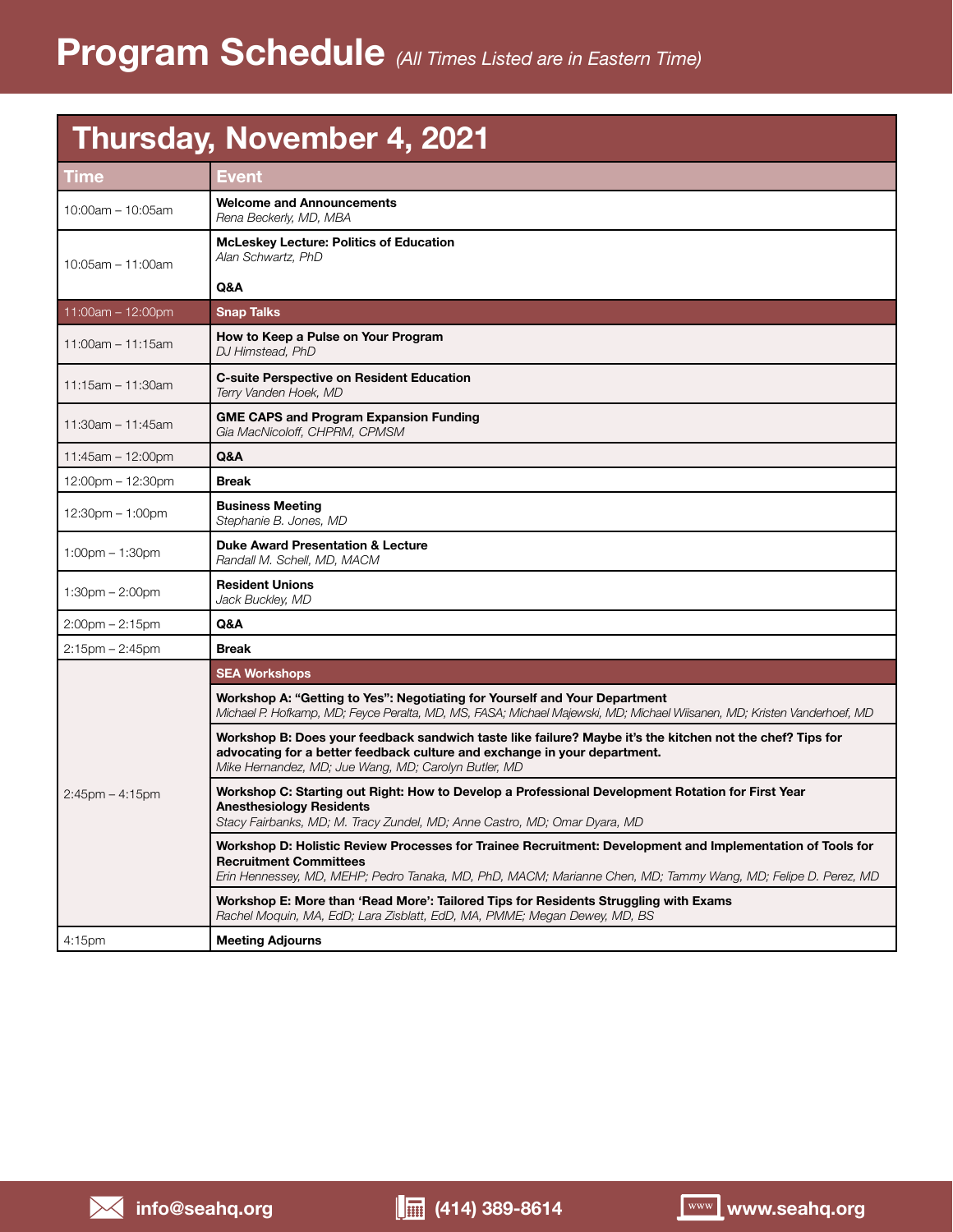### **Program Planning Committee**

**Rena Beckerly, MD, MBA** *Fall Meeting Chair* Program Director University of Illinois at Chicago Chicago, IL

**Heather Nixon, MD** Associate Head of Education University of Illinois at Chicago Chicago, IL

**Jackie Galvan, MD** Associate Professor University of Illinois at Chicago Chicago, IL

#### **Adrian Hendrickse, BM, MAcadMEd, FRCA**

Associate Professor of Anesthesiology University of Colorado School of Medicine Aurora, CO

**Kristin Ondecko Ligda, MD**

Assistant Professor Univeristy of Pittsburgh Medical Center Pittsburgh, PA

#### **Staff**

### **Andrew Bronson, CAE**

Executive Director Society for Education in Anesthesia Milwaukee, WI

#### **Megan Sage**

Account Coordinator Society for Education in Anesthesia Milwaukee, WI

### **Morgan Healey**

Account Coordinator Society for Education in Anesthesia Milwaukee, WI

### **Faculty**

**Rena Beckerly, MD, MBA** Program Director University of Illinois at Chicago Chicago, IL

**Jack Buckley, MD** Associate Clinical Professor UCLA Medical Center Los Angeles, CA

**Carolyn Butler, MD** Instructor Boston Children's Hospital Boston, MA

**Anne Castro, MD** Assistant Professor of Anesthesiology Froedtert & Medical College of Wisconsin Milwaukee, WI

**Marianne Chen, MD** Clinical Associate Professor Stanford University Stanford, CA

**Megan Dewey, MD, BS** Clinical Fellow Washington University School of Medicine in St. Louis St. Louis, MO

**Omar Dyara, MD** Assistant Professor of Anesthsiology Froedtert & Medical College of Wisconsin Milwaukee, WI

**Stacy Fairbanks, MD**

Associate Professor of Anesthsiology; Core Residency Program Director Medical College of Wisconsin Milwaukee, WI

**Erin Hennessey, MD, MEHP** Clinical Associate Professor Stanford University Stanford, CA

**Mike Hernandez, MD** Instructor Boston Children's Hospital Boston, MA

**DJ Himstead, PhD** Clinical Instructor University of Illinois at Chicago Chicago, IL

**Michael P. Hofkamp, MD** Clinical Associate Professor Baylor Scott & White Medical Center-Temple Temple, TX

**Stephanie B. Jones, MD** Chair Albany Medical Center Albany, NY

**Gia MacNicoloff, CPHRM, CPMSM** Senior Director University of Illinois at Chicago Chicago, IL

**Michael Majewski, MD** Assistant Professor Loyola University Medical Center Maywood, IL

**Rachel Moquin, MA, EdD**

Director of Learning and devleopment Assistant Professor Washington University School of Medicine in St. Louis St. Louis, MO

**Feyce Peralta, MD, MS, FASA** Associate Professor Northwestern University Chicago, IL

**Felipe D. Perez, MD** Clinical Assistant Professor Stanford University Stanford, CA

**Randall M. Schell, MD, MACM**

Professor of Anesthesiology and Interim Chair University of Kentucky College of Medicine Lexington, KY

### **Alan Schwartz, PhD**

The Michael Reese Endowed Professor of Medical Education Interim Head; UIC Department of Medical Education Research Professor; UIC Department of **Pediatrics** Univeristy of Illinois at Chicago Chicago, IL

**Pedro Tanaka, MD, PhD, MACM** Clinical Professor Stanford University Stanford, CA

**Terry Vanden Hoek, MD** Professor Univeristy of Illinois at Chicago Chicago, IL

**Jue Wang, MD** Instructor Boston Children's Hospital Boston, MA

**Tammy Wang, MD** Clinical Assistant Professor Stanford University Stanford, CA

**Michael Wiisanen, MD**

Associate Professor Loyola University Medical Center Maywood, IL

**Lara Zisblatt, EdD, MA, PMME** Education Specialist University of Michigan School of Medicine Ann Arbor, MI

#### **M. Tracy Zundel, MD**

Assistant Professor of Anesthsiology Froedtert & Medical College of Wisconsin Wauwatosa, WI